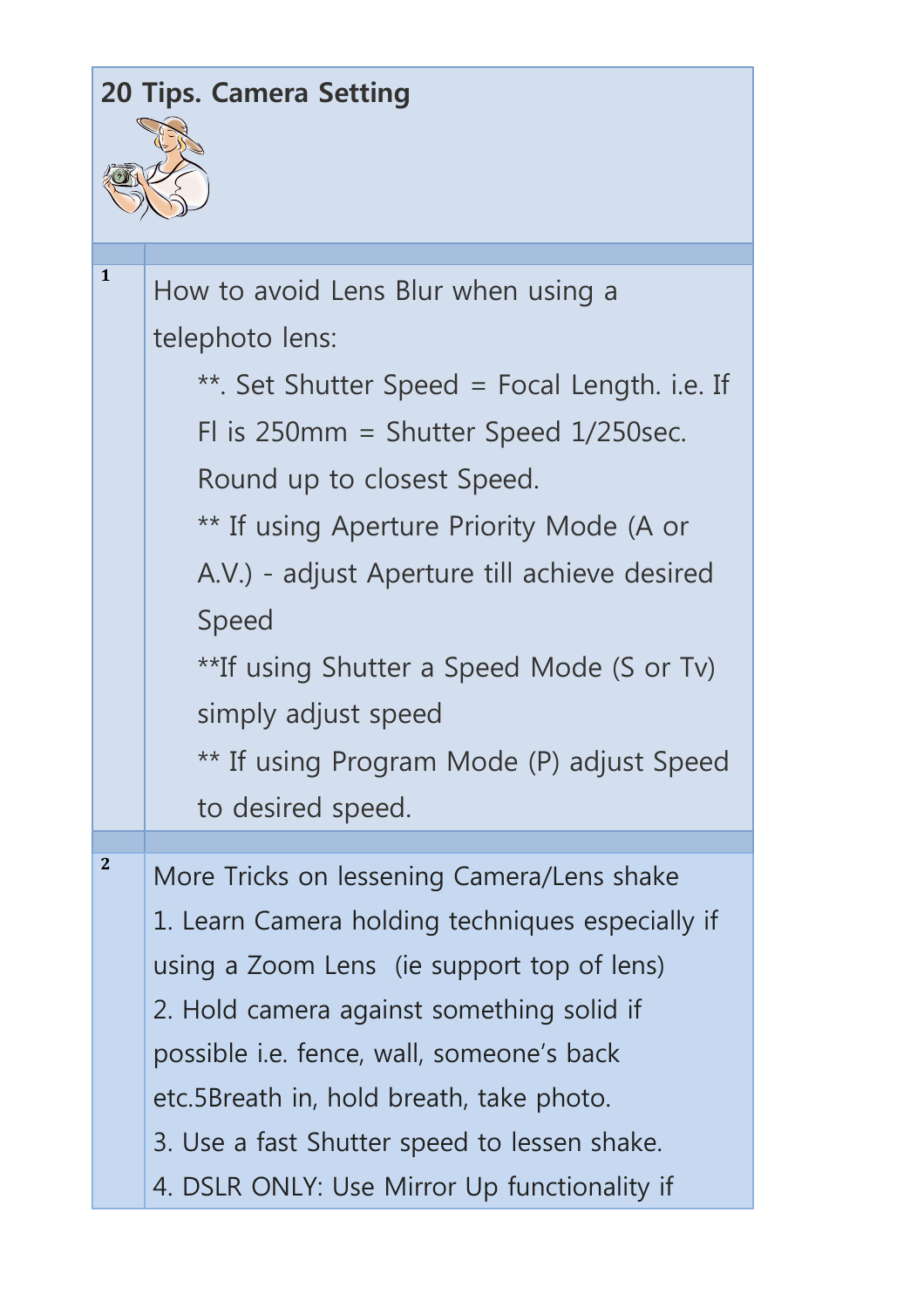|   | available. Mirror goes UP WITH slight delay<br>before photo taken.<br>5. For all cameras, if using Tripod, and lens has<br>Image Stabilization (VR Lens in Nikon. EF in                                                                    |
|---|--------------------------------------------------------------------------------------------------------------------------------------------------------------------------------------------------------------------------------------------|
|   | Canon), TURN OFF VR or EF.                                                                                                                                                                                                                 |
| 3 | To get a Clear Blue Sky. This requires a fast<br>speed so as not to saturate the Blue (Sky).<br>Usually a Shutter Speed higher then 1/250.<br>Also focus (thus also meter) somewhere closest<br>to the sky but also maintain darker areas. |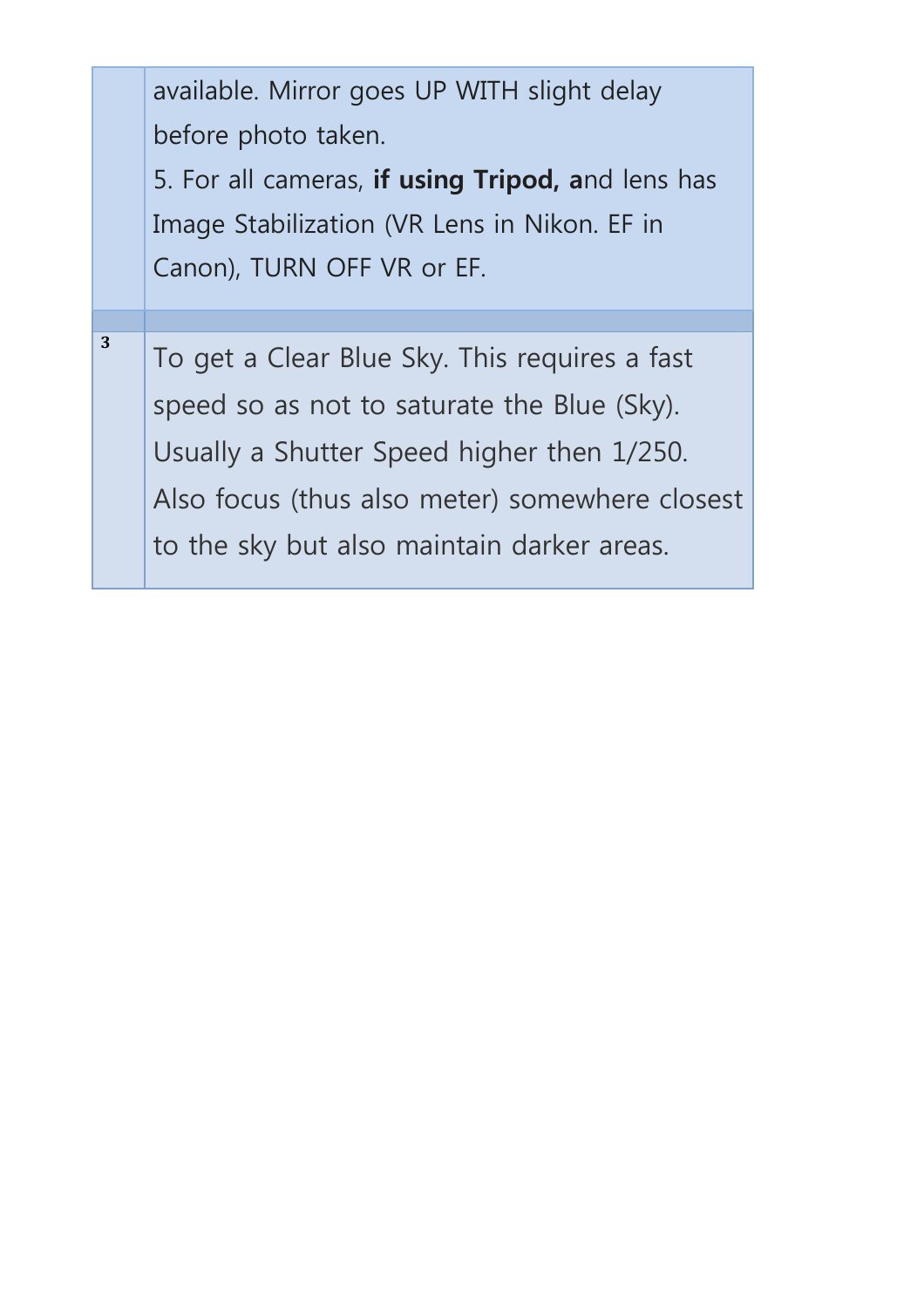| $\overline{\mathbf{4}}$ |                                                        |
|-------------------------|--------------------------------------------------------|
|                         | A good portrait setting. Focus (thus meter) on         |
|                         | the subjects eye. Use an F Stop (Aperture) less        |
|                         |                                                        |
|                         | the F 5.6 to provide OOF (out of focus area            |
|                         | background - or Bokeh) for blur. The lower F           |
|                         | Stop the better. Restricted by lens functionality.     |
|                         |                                                        |
| 5                       | Discover the F Stop sweet spot of your camera          |
|                         | for great Landscape images. Most cameras it is         |
|                         |                                                        |
|                         | between F13 and F16. Too high on many lens             |
|                         | may cause Light Diffraction. The Higher the F          |
|                         | Stop Number i.e. F22, makes the Aperture hole          |
|                         |                                                        |
|                         | very small causing the light to Diffract thus          |
|                         | causing poor quality at the edges of the image         |
|                         | and/or less sharpness in the entire image.             |
|                         |                                                        |
| 6                       | For the best Landscape Image use the "iceberg          |
|                         |                                                        |
|                         | principle $-1/3$ in front and $2/3$ behind. Thus       |
|                         | don't focus on the centre: divide picture into         |
|                         | Thirds, and Focus 1/3 up from the bottom. Not          |
|                         |                                                        |
|                         | always what you want <i>i.e.</i> you may want a little |
|                         | blurring at the bottom so adjust that 1/3              |
|                         | slightly.                                              |
|                         |                                                        |
| $\overline{7}$          | To perfect Exposure, use EV Compensation (EV           |
|                         |                                                        |
|                         | + -). Set EV to take 3 shots - the three shots         |

**The Company**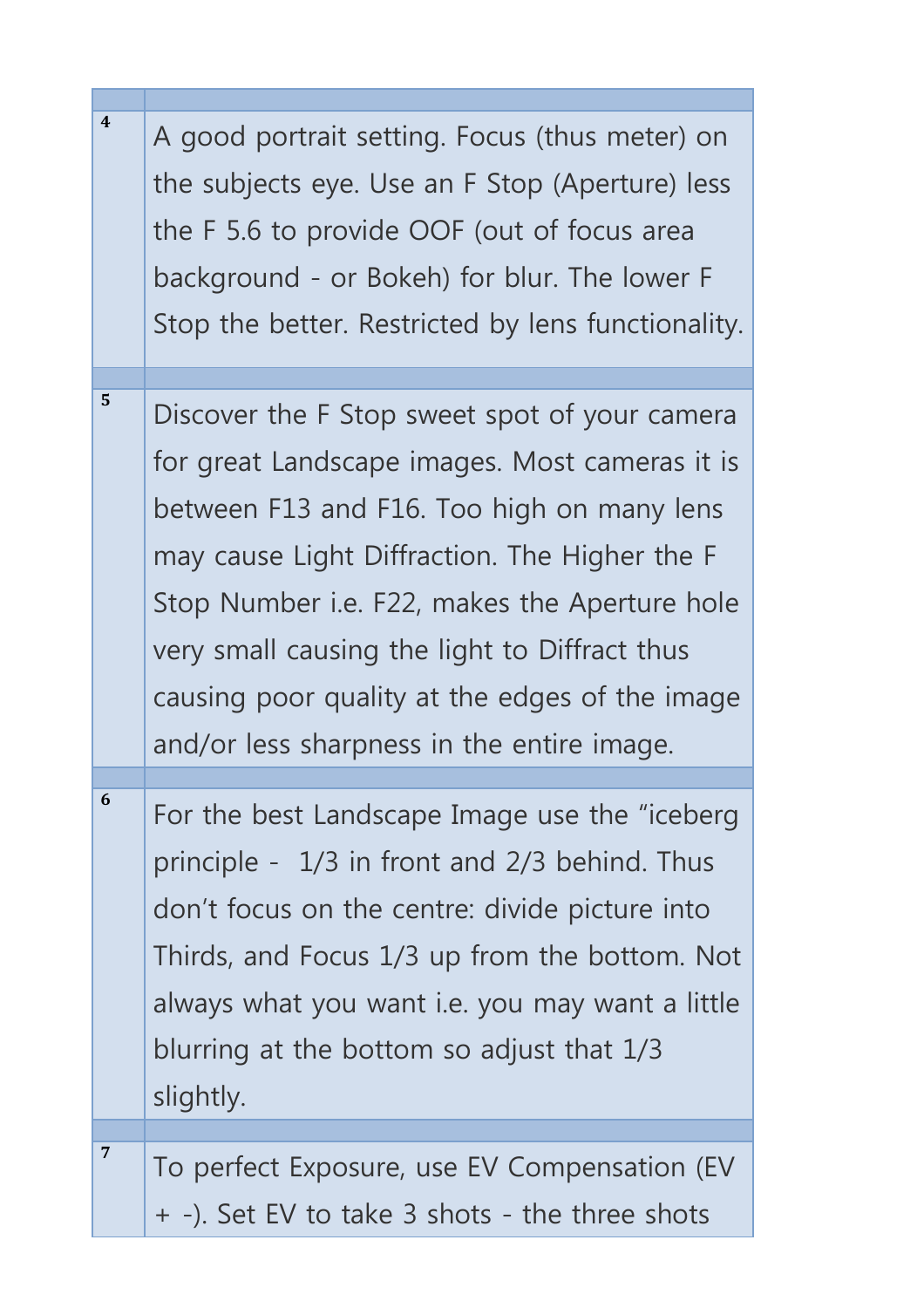will be One Step minus, One Step normal, and One Step Plus). **Remember** to turn EV Off or Steps back to Zero to stop continuous EV compensation)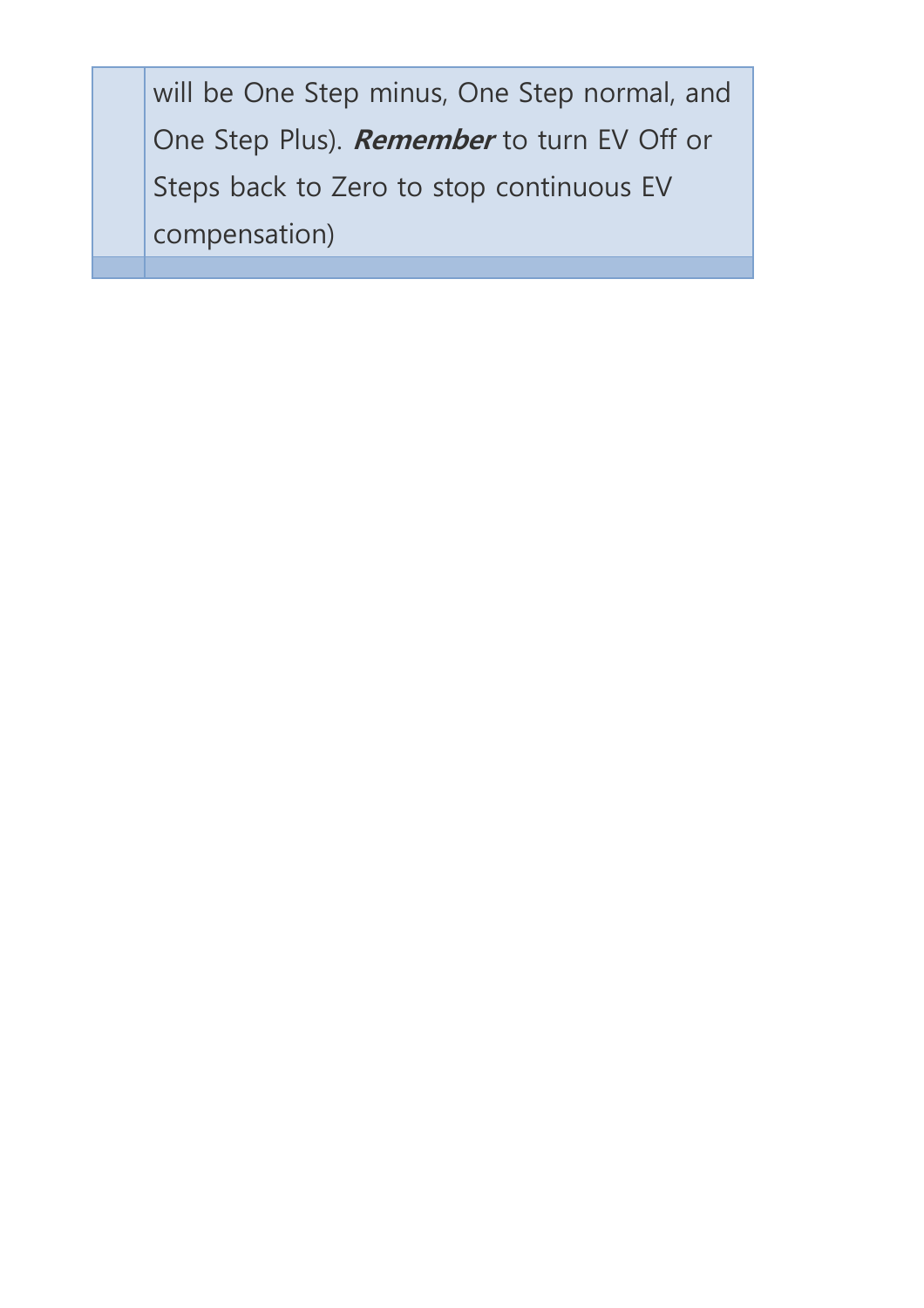| 8                              | For the more adventurous, read up on a<br>Stacking Images and Merging and HDR                                                                                                                                                                                        |
|--------------------------------|----------------------------------------------------------------------------------------------------------------------------------------------------------------------------------------------------------------------------------------------------------------------|
|                                | photography                                                                                                                                                                                                                                                          |
| 9                              | For better Card performance regularly use<br>your Camera's Format utility i.e. simple don't<br>move/erase images from your card as this<br>leaves the images on the card but only<br>deletes the Index track on the card thus over<br>time capacity may deteriorate. |
| 10                             | Ensure you camera's Firmware is always up-<br>to-date. Check your camera's web site for up<br>to date info and download instructions. You<br>can check your camera's current Firmware<br>Version in the Camera.                                                      |
| 11                             | Use either Auto or Manual Focus. Mark's<br>presentation.                                                                                                                                                                                                             |
| $\mathbf{1}$<br>$\overline{2}$ | Learn how to pan when photographing a<br>moving object. Yes you can move your<br>camera. You may have seen this with race<br>cars                                                                                                                                    |
| 1<br>3                         | Backup, backup, backup. First backup                                                                                                                                                                                                                                 |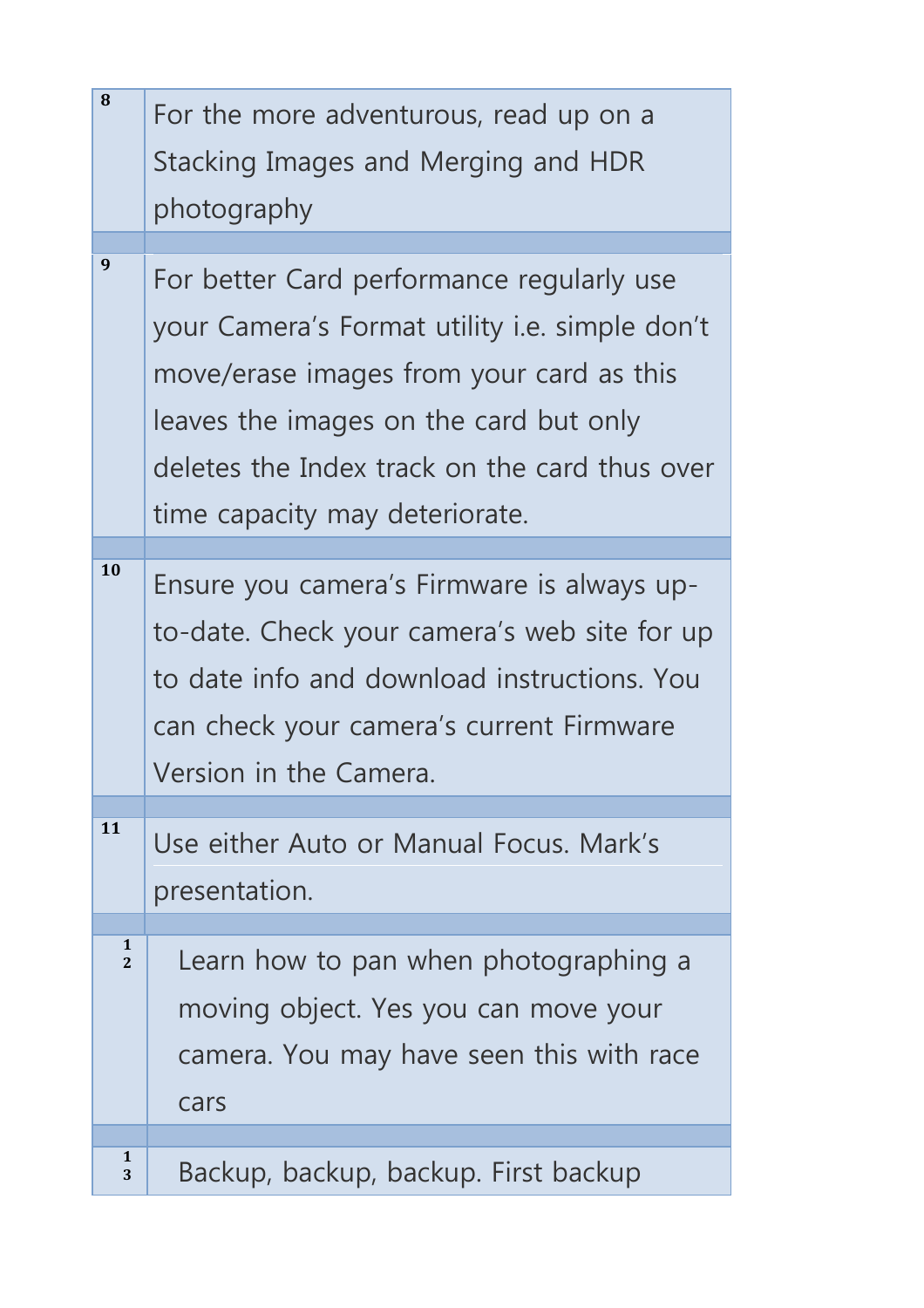|                   | should be a "clean skin". Only use<br>subsequent backups if using Photo Editing<br>software. Especially relevant in taking JPEG<br>as most photo editing is destructive.                                                                                                                                                                                                                                                                                              |
|-------------------|-----------------------------------------------------------------------------------------------------------------------------------------------------------------------------------------------------------------------------------------------------------------------------------------------------------------------------------------------------------------------------------------------------------------------------------------------------------------------|
| $\mathbf{1}$      | Relax. Lucky 13. Be relaxed when taking<br>photos. Take in the scene and the available<br>light BEFORE taking your shot. This gives<br>you time to reflect upon your camera<br>settings before taking your shot, make your<br>setting changes, and improve your first<br>shot.                                                                                                                                                                                        |
| $\mathbf{1}$<br>5 | Understand how to make setting changes<br>quickly before your photographic<br>adventure (how menus and buttons work).<br>Learn how to change: shooting Modes (A,<br>S, P, M, Auto and Scene); change ISO;<br>change WB; how to use EV Compensation;<br>and how your Focusing System works - a<br>critical issue for meting and focusing<br>appropriately. Really, really, really learn this<br>one, as the resulting outcome is<br>fundamental to taking great shots. |
| 1<br>6            | Snow or Sand Photography. set EV to - 1 (-                                                                                                                                                                                                                                                                                                                                                                                                                            |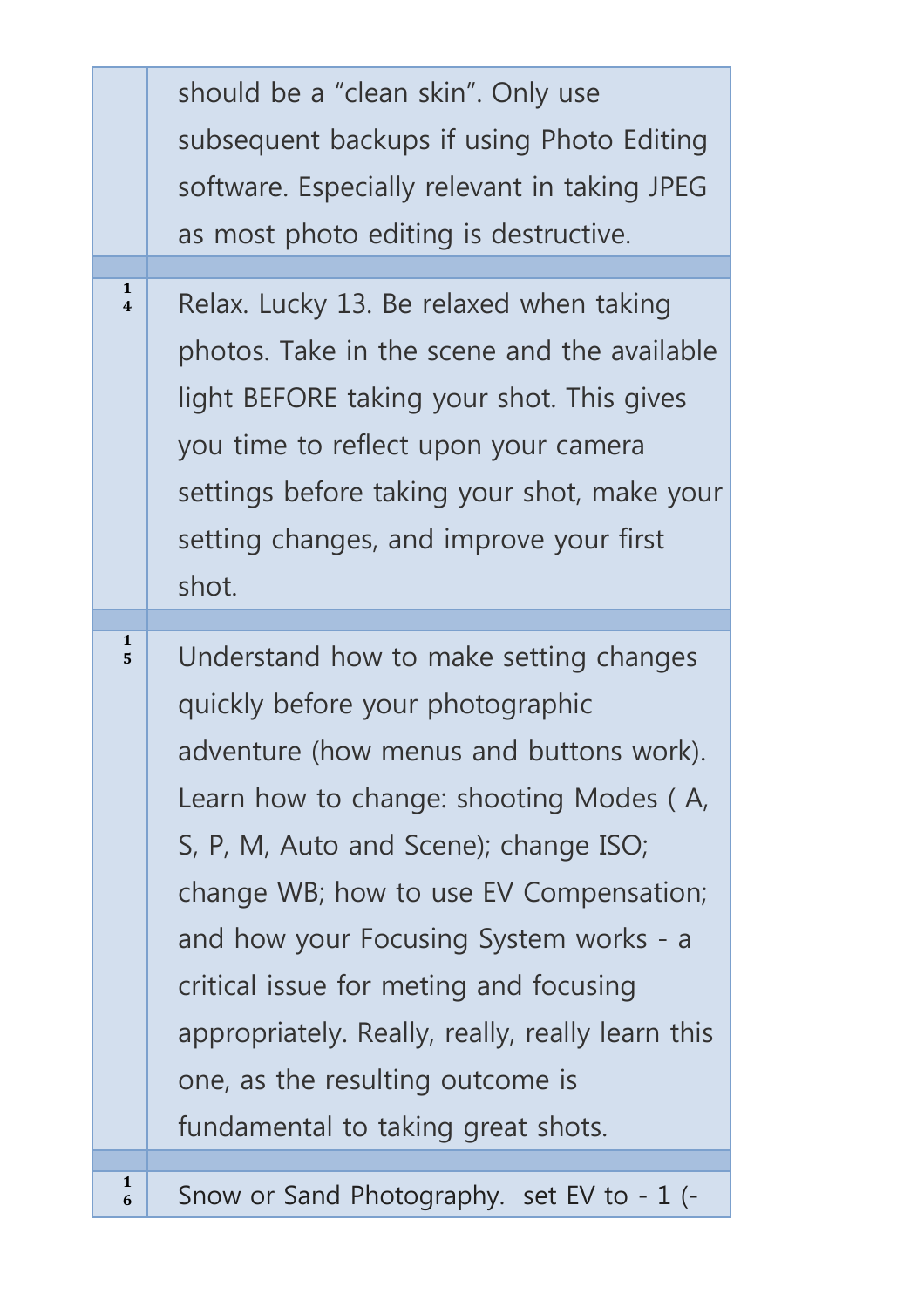|                                | $1/3$ ) Step or - 2 (-2/3) Steps if a really bright<br>Sunny Day. This will prevent Burnt Pixels<br>(called blooming). This is a good one to use<br>if having to photograph between 11am and 2<br>pm on a very bright sunny day as well.<br>Another hint then: try not to photograph<br>between 11am and 2 pm on a very bright                                                                                                                                  |
|--------------------------------|-----------------------------------------------------------------------------------------------------------------------------------------------------------------------------------------------------------------------------------------------------------------------------------------------------------------------------------------------------------------------------------------------------------------------------------------------------------------|
|                                | sunny day!                                                                                                                                                                                                                                                                                                                                                                                                                                                      |
| $\mathbf{1}$<br>$\overline{7}$ | Photographing the Moon. Camera On a<br>Tripod, Use a very fast speed $(1/1000 +)$<br>with F8 (no more) along with ISO 800 if<br>Camera can resist too much grain). Too<br>slow a speed caused blooming (see Tip 15<br>for explanation). Another hint: if Camera<br>has Mirror Up functionality (or time delay<br>or remote activation) use - this prevents<br>further camera movement - in fact use any<br>of these functionalities whenever using a<br>tripod. |